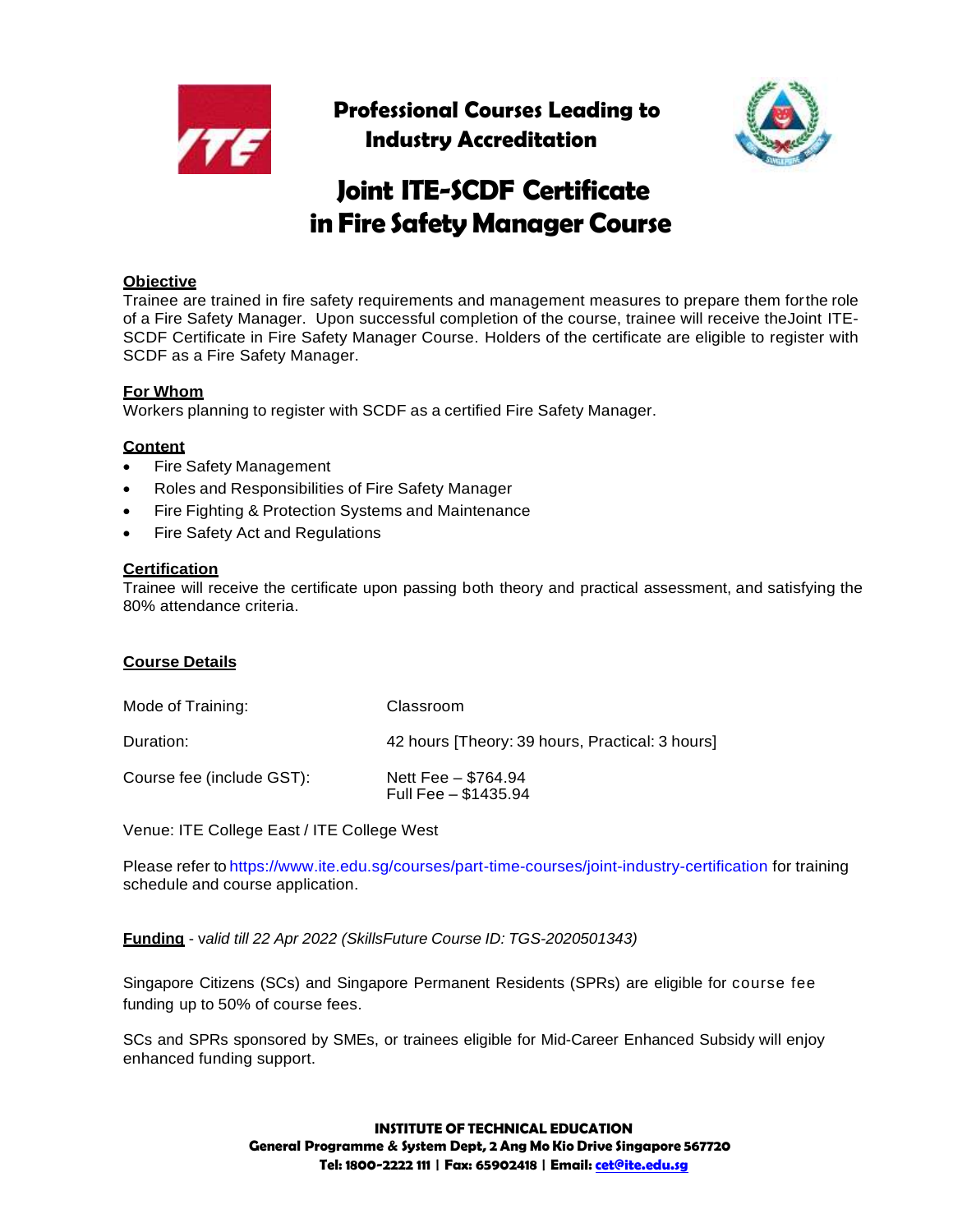## **Entry Requirements**

- 5 GCE 'O' Level Examination passes with the following grades in:
	- o English Language Minimum Grade D7
	- o Mathematics Minimum Grade C6
	- o Physics/Physical Science/General Science Minimum Grade C6
- ITE Higher NITEC or Industrial Technician Certificate (ITC)
- Full GCE 'A' Level Certificate (minimum of 2 'H2' and 2 'H1' Level passes including General Paper)
- Diploma (excluding Specialist Diploma) from local polytechnics and training institution (NP, NYP, RP, SP, TP or BCA Academy)
- SIM Diploma in Management Studies
- Degree from local universities (NTU, NUS, SMU, UniSIM)
- MOM Registered Workplace Safety & Health Officer Certificate
- FSMAS Certificate in Fire Safety & Emergency Management Course (plus 5 GCE 'O' level passes in ANY subject)
- 5 GCE 'O' Level Examination passes (including English and Mathematics) and passed the Pre-Enrolment Test in Science
- 5 GCE 'O' Level Examination passes (including English and Science) and passed the Pre-Enrolment Test in Mathematics
- 5 GCE 'O' Level Examination passes (including Mathematics and Science) and passed the British Council's International English Language Testing System (IELTS) with a minimum band score of 5.5 or proficiency level 6 for all modules under the Workplace Literacy and Numeracy (WPLN).
- For any other qualifications/ any other related working experience, please submit the following information to scdf\_cda@scdf.gov.sg : 1) Your Name, Email Address, and Contact Number. 2) Your other qualifications (Certificate, Results and Transcripts) 3) Your other related working experience (Curriculum Vitae)

# **BRITISH COUNCIL'S INTERNATIONAL ENGLISH LANGUAGE TESTING SYSTEM (IELTS)**

Applicants who possess 5 GCE 'O' Level Examination passes (including Mathematics and Science) but do not have a pass in English can apply for the IELTS (General Training) administered by the British Council. A minimum band score of 5.5 is required. For more details, please visit [http://www.ielts.org.](http://www.ielts.org/)